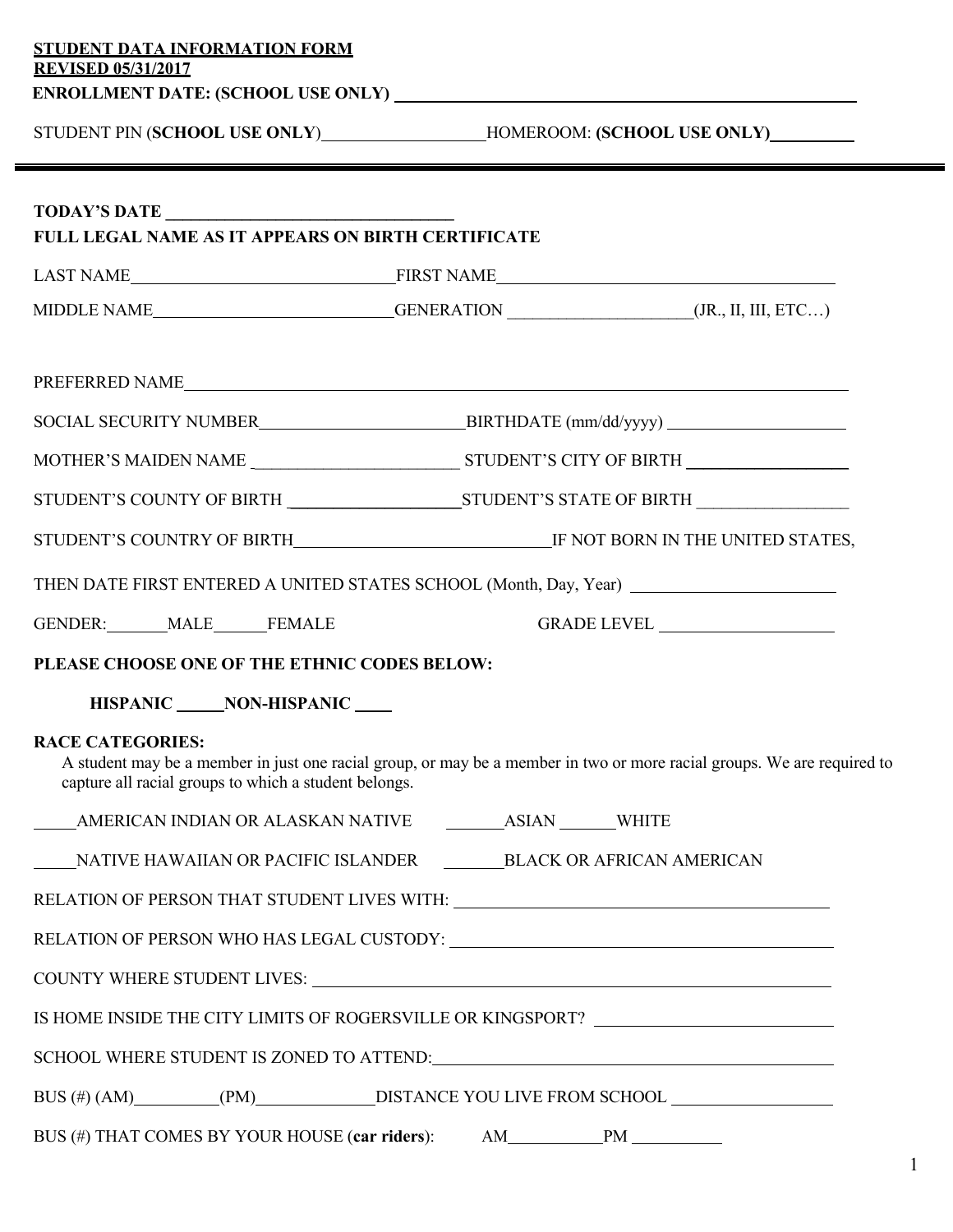PLEASE LIST ALL SIBLINGS AND THE SCHOOL THEY ATTEND.

| $\label{eq:NAME} \text{NAME:}\; \underline{\hspace{2cm}}$ |                                                                                                                                                                                                                                |
|-----------------------------------------------------------|--------------------------------------------------------------------------------------------------------------------------------------------------------------------------------------------------------------------------------|
|                                                           | $\begin{tabular}{c} SCHOOL: \end{tabular}$                                                                                                                                                                                     |
| FIRST CONTACT (PARENT/GUARDIAN):                          |                                                                                                                                                                                                                                |
|                                                           |                                                                                                                                                                                                                                |
|                                                           | PLEASE CHECK THE FOLLOWING MAILINGS THAT THIS CONTACT IS PERMITTED TO RECEIVE:                                                                                                                                                 |
|                                                           | ___Attendance _____Scheduling ____Grading ____Discipline ____Mailings _____Testing                                                                                                                                             |
|                                                           | HOME PHONE: $(\_\_)$ CELL PHONE: $(\_\_)$                                                                                                                                                                                      |
|                                                           | WORK PHONE: (Campbell Contract Contract Contract Contract Contract Contract Contract Contract Contract Contract Contract Contract Contract Contract Contract Contract Contract Contract Contract Contract Contract Contract Co |
|                                                           |                                                                                                                                                                                                                                |
| HOME ADDRESS: (CANNOT BE A P.O. BOX)                      |                                                                                                                                                                                                                                |
|                                                           |                                                                                                                                                                                                                                |
|                                                           |                                                                                                                                                                                                                                |
| <b>MAILING ADDRESS:</b> (If different than Home Address)  |                                                                                                                                                                                                                                |
|                                                           |                                                                                                                                                                                                                                |
|                                                           |                                                                                                                                                                                                                                |
| SECOND CONTACT (PARENT/GUARDIAN OR EMERGENCY CONTACT):    |                                                                                                                                                                                                                                |
|                                                           |                                                                                                                                                                                                                                |
|                                                           |                                                                                                                                                                                                                                |
|                                                           | PLEASE CHECK THE FOLLOWING MAILINGS THAT THIS CONTACT IS PERMITTED TO RECEIVE:<br>____Attendance ________Scheduling _______Grading _______Discipline ______Mailings _______Testing                                             |
|                                                           | HOME PHONE: $(\_\_)$                                                                                                                                                                                                           |
|                                                           | WORK PHONE: (Campbell Contract PLACE OF EMPLOYMENT: Campbell Contract PLACE OF EMPLOYMENT:                                                                                                                                     |
|                                                           |                                                                                                                                                                                                                                |
|                                                           |                                                                                                                                                                                                                                |
|                                                           |                                                                                                                                                                                                                                |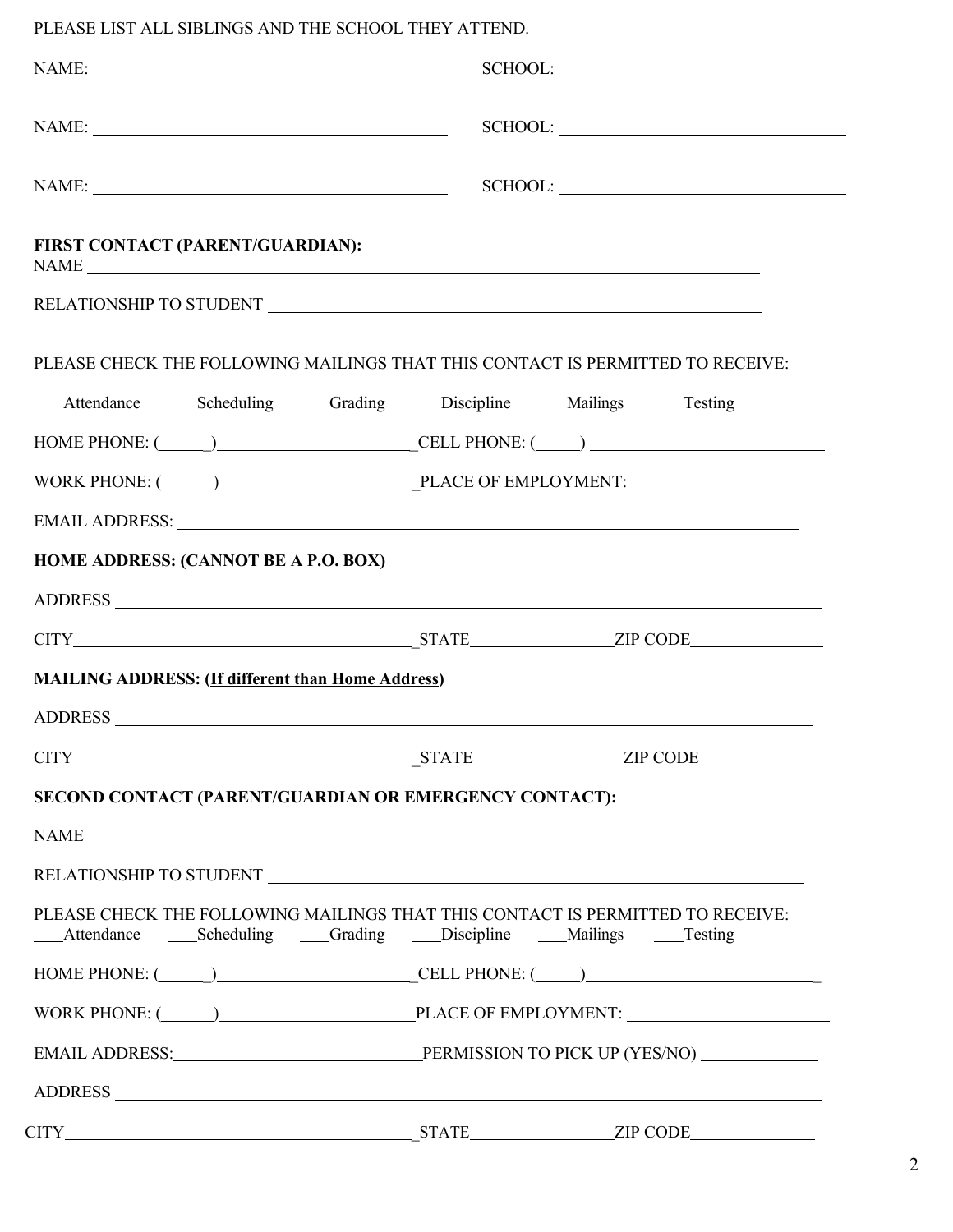| THIRD CONTACT: (EMERGENCY CONTACT)           |                                                                                                                                                                                                                                                                                                                                                                                                                                                                                                                                                                                                                                                                                               |  |  |
|----------------------------------------------|-----------------------------------------------------------------------------------------------------------------------------------------------------------------------------------------------------------------------------------------------------------------------------------------------------------------------------------------------------------------------------------------------------------------------------------------------------------------------------------------------------------------------------------------------------------------------------------------------------------------------------------------------------------------------------------------------|--|--|
|                                              | RELATIONSHIP TO STUDENT<br>$\begin{tabular}{c} \bf{NAME} \end{tabular}$                                                                                                                                                                                                                                                                                                                                                                                                                                                                                                                                                                                                                       |  |  |
|                                              | $HOME PHONE: ($ $)$ $CELL PHONE: ($                                                                                                                                                                                                                                                                                                                                                                                                                                                                                                                                                                                                                                                           |  |  |
|                                              | WORK PHONE: (Campbell Company PERMISSION TO PICK UP (YES/NO)                                                                                                                                                                                                                                                                                                                                                                                                                                                                                                                                                                                                                                  |  |  |
| FOURTH CONTACT: (EMERGENCY CONTACT)          |                                                                                                                                                                                                                                                                                                                                                                                                                                                                                                                                                                                                                                                                                               |  |  |
| $\begin{tabular}{c} \bf{NAME} \end{tabular}$ | RELATIONSHIP TO STUDENT ____________                                                                                                                                                                                                                                                                                                                                                                                                                                                                                                                                                                                                                                                          |  |  |
|                                              | HOME PHONE: $(\_\_)$                                                                                                                                                                                                                                                                                                                                                                                                                                                                                                                                                                                                                                                                          |  |  |
|                                              | WORK PHONE: (Campbell Company PERMISSION TO PICK UP (YES/NO)                                                                                                                                                                                                                                                                                                                                                                                                                                                                                                                                                                                                                                  |  |  |
| <b>STUDENT INFORMATION</b>                   |                                                                                                                                                                                                                                                                                                                                                                                                                                                                                                                                                                                                                                                                                               |  |  |
| THE SCHOOL OFFICE.                           | LEGAL ALERT: It is the responsibility of the parent(s)/guardian(s) to notify the school of any custody/legal issues (custody<br>papers, restraining order, power of attorney, etc.) pertaining to your child. LEGAL DOCUMENTS MUST BE ON FILE IN                                                                                                                                                                                                                                                                                                                                                                                                                                              |  |  |
|                                              | MEDICAL ALERT: (List any Dr. diagnosed information that pertains to the health of your child that would be helpful for the<br>school to know (allergies, asthma, ADD, ADHD, Diabetes, heart condition, vision or hearing impairment, HIV, Hepatitis A,<br>Hepatitis B, or Hepatitis C). Please provide documentation to the school to support this diagnosis.                                                                                                                                                                                                                                                                                                                                 |  |  |
|                                              | <b>DISABILITY</b> (if any)                                                                                                                                                                                                                                                                                                                                                                                                                                                                                                                                                                                                                                                                    |  |  |
| PLEASE MARK YES OR NO TO ALL THAT APPLIES:   |                                                                                                                                                                                                                                                                                                                                                                                                                                                                                                                                                                                                                                                                                               |  |  |
| PERMISSION TO;                               |                                                                                                                                                                                                                                                                                                                                                                                                                                                                                                                                                                                                                                                                                               |  |  |
|                                              | CONSENT FOR EMERGENCY MEDICAL TREATMENT FOR CHILD ______________________________                                                                                                                                                                                                                                                                                                                                                                                                                                                                                                                                                                                                              |  |  |
| DOCTOR'S NAME                                | DR. PHONE $\#$                                                                                                                                                                                                                                                                                                                                                                                                                                                                                                                                                                                                                                                                                |  |  |
|                                              | DOCTOR'S ADDRESS: New York Contact the Contract of the Contract of the Contract of the Contract of the Contract of the Contract of the Contract of the Contract of the Contract of the Contract of the Contract of the Contrac                                                                                                                                                                                                                                                                                                                                                                                                                                                                |  |  |
| <b>CHILDHOOD DISEASES:</b>                   | PLEASE INDICATE ALL OF THE FOLLOWING THAT YOUR CHILD HAS HAD:<br><b>YES/NO</b><br><b>YEAR</b><br><b>CHICKENPOX</b><br><u> 1989 - Johann Barn, mars ann an t-</u><br>WHOOPING COUGH<br><u> 1989 - Johann Barn, fransk politik (</u><br><b>RHEUMATIC FEVER</b><br>$\begin{array}{c} \begin{array}{c} \begin{array}{c} \begin{array}{c} \end{array} \\ \end{array} \end{array} \end{array} \end{array}$<br><b>MEASLES</b><br>$\mathcal{L}(\mathcal{L})$ and $\mathcal{L}(\mathcal{L})$<br><u> 1989 - Johann Barn, mars ann an t-Amhain an t-Amhain an t-Amhain an t-Amhain an t-Amhain an t-Amhain an t-A</u><br><b>MUMPS</b><br><u>and the state</u><br><u> 1989 - Johann Barbara, martxa a</u> |  |  |
| <b>OTHER ILLNESSES:</b>                      | TONSILLECTOMY<br><b>APPENDECTOMY</b><br><u> Liberal Communica</u><br><b>DISCHARGING EARS</b><br><u> 1980 - Johann Barn, fransk politik (</u><br><b>CRIPPLING CONDITION</b>                                                                                                                                                                                                                                                                                                                                                                                                                                                                                                                    |  |  |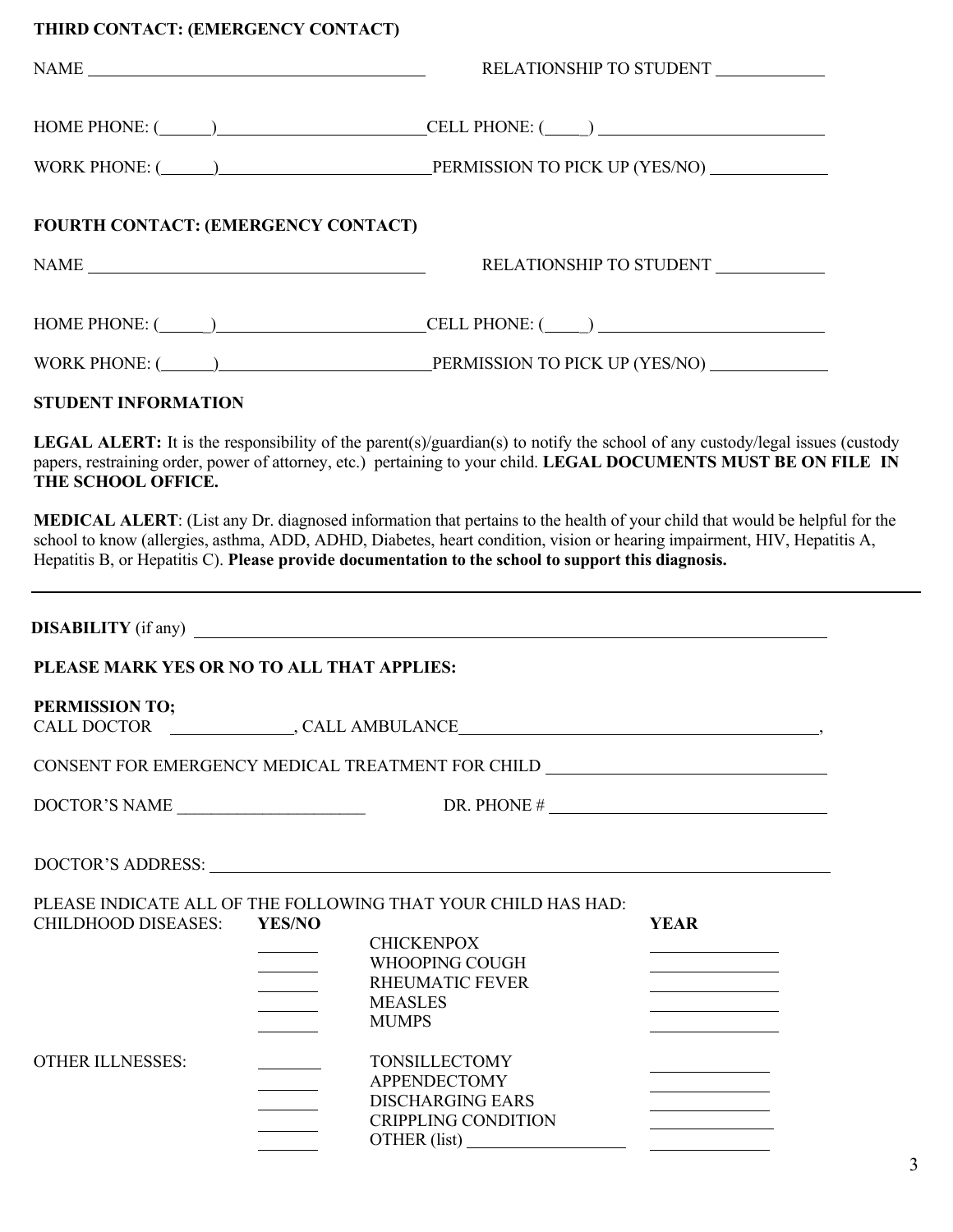## **IF YOUR CHILD IS TRANSFERRING FROM ANOTHER SCHOOL, PLEASE LIST THE NAME OF THE SCHOOL AND A COMPLETE ADDRESS FOR THE SCHOOL ALONG WITH A TELEPHONE NUMBER:**

| HAS YOUR CHILD ATTENDED ANY OTHER SCHOOLS THIS SCHOOL YEAR OR FINISHED THE LAST DAY OF    |
|-------------------------------------------------------------------------------------------|
| THE LAST SCHOOL YEAR IN ANOTHER TN SCHOOL SYSTEM? If yes, please list the school name(s). |

|                                                                       | WHERE DOES YOUR CHILD STAY AT NIGHT? (PLEASE CHECK ONE OF THE FOLLOWING CHOICES)                                                                                                                                                                                                                                        |       |
|-----------------------------------------------------------------------|-------------------------------------------------------------------------------------------------------------------------------------------------------------------------------------------------------------------------------------------------------------------------------------------------------------------------|-------|
|                                                                       | HOME/APARTMENT OWNED OR RENTED BY THE PARENT(S)/GUARDIAN(S)<br>WITH A RELATIVE OR FRIEND (FAMILY DOES NOT HAVE A RESIDENCE)<br>IN A SHELTER IN A MOTEL IN AN AUTOMOBILE A CAMPSITE                                                                                                                                      |       |
|                                                                       | IN HOUSING THAT IS INADEQUEATE (i.e. NO ELECTRICITY, RUNNING WATER, ETC.)                                                                                                                                                                                                                                               |       |
|                                                                       |                                                                                                                                                                                                                                                                                                                         |       |
|                                                                       | DOES YOUR CHILD HAVE ANY PREVIOUS SCHOOL EXPERIENCE? (PLEASE INCLUDE PRE-K)                                                                                                                                                                                                                                             |       |
|                                                                       | VES NO TYPE:                                                                                                                                                                                                                                                                                                            |       |
|                                                                       |                                                                                                                                                                                                                                                                                                                         |       |
|                                                                       |                                                                                                                                                                                                                                                                                                                         |       |
|                                                                       | PLEASE LIST ANY OTHER INFORMATION WHICH YOU THINK WOULD BETTER ENABLE YOUR CHILD'S                                                                                                                                                                                                                                      |       |
|                                                                       | TEACHER/SCHOOL TO UNDERSTAND AND WORK WITH YOUR CHILD:                                                                                                                                                                                                                                                                  |       |
|                                                                       |                                                                                                                                                                                                                                                                                                                         |       |
| <b>Education Level of Parent (s) (Circle highest completed level)</b> |                                                                                                                                                                                                                                                                                                                         |       |
|                                                                       | Mother: SOME HIGH SCHOOL GED HS GRAD ASSOCIATE BS/BA MS/MBA/MEd+                                                                                                                                                                                                                                                        | Other |
| <b>Father: SOME HIGH SCHOOL</b>                                       | GED HS GRAD ASSOCIATE BS/BA MS/MBA/MEd+                                                                                                                                                                                                                                                                                 | Other |
|                                                                       | If information should change during the school year, you are required to notify the school office immediately.                                                                                                                                                                                                          |       |
|                                                                       | STATE AND FEDERAL LAW REQUIRES THE FOLLOWING DOCUMENTATION FOR ENROLLMENT:<br>BIRTH CERTIFICATE (or other proof of full legal name and date of birth)<br>SOCIAL SECURITY NUMBER OR PIN (A copy of the Social Security card may be made at the school)<br><b>IMMUNIZATION RECORD OR EXEMPTION (Medical or Religious)</b> |       |

 **THE ONLY EXCEPTIONS ARE STUDENTS THAT FALL UNDER THE MCKINNEY-VENTO ACT, TITLE X, PART C OF THE NO CHILD LEFT BEHIND ACT OR STUDENTS THAT ARE CONSIDERED MIGRANT.**

**• PHYSICAL FORM DATED WITHIN THE LAST CALENDAR YEAR FOR STUDENTS ENTERING**

**SCHOOL FOR THE FIRST TIME.**

4  **IF THERE ARE QUESTIONS CONCERNING THE ENROLLMENT OF YOUR CHILD, PLESE CALL THE HAWKINS COUNTY BOARD OF EDUCATION AT 423-272-7629 AND ASK TO SPEAK TO A SUPERVISOR.**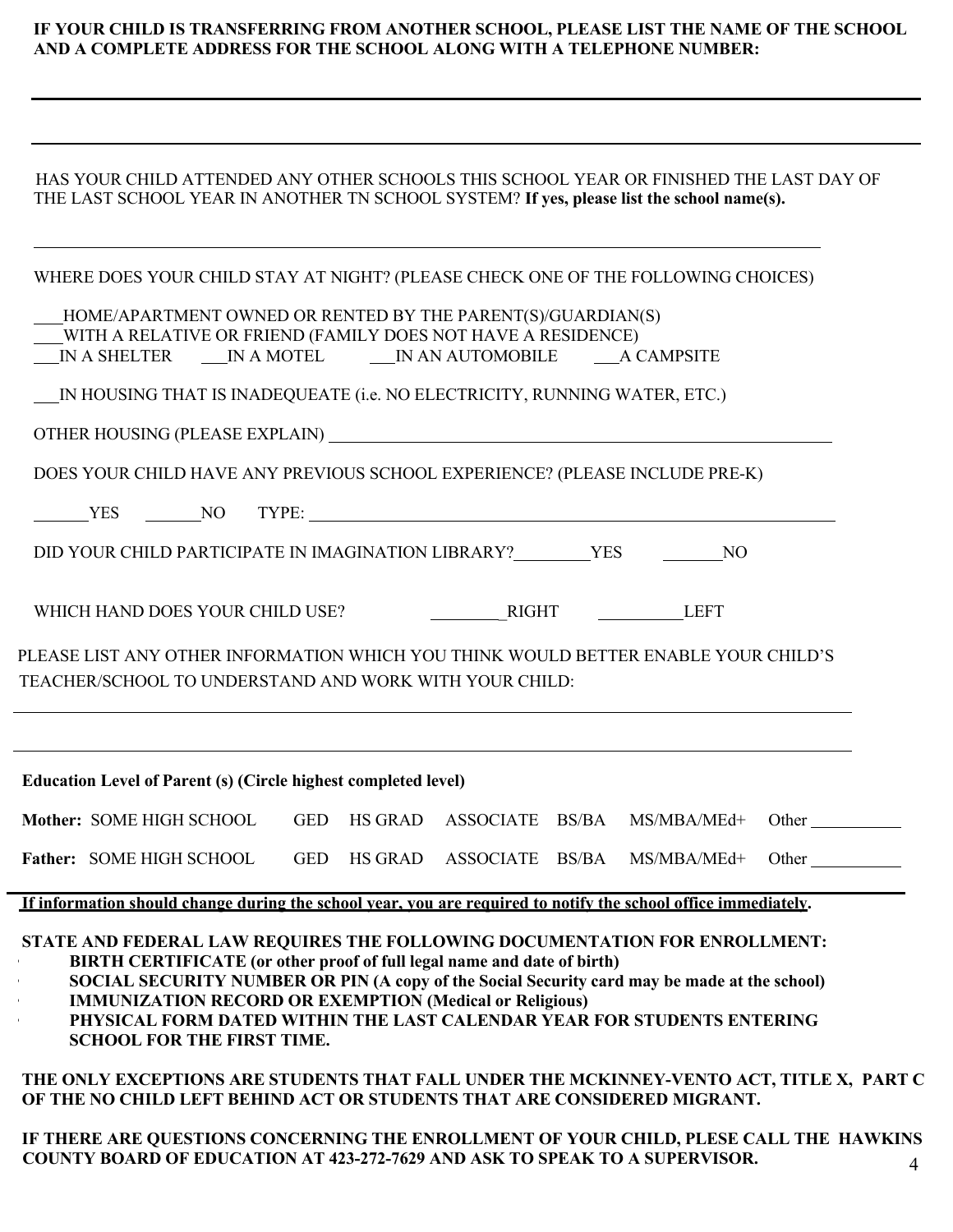# Hawkins County Board of Education

Steve Starnes 200 North Depot Street Director of Schools Rogersville, TN 37857 Phone (423) 272-7629 FAX (423) 272-2207

| Address: <u>New York: Address:</u> New York: 1997          |                                                                                  |
|------------------------------------------------------------|----------------------------------------------------------------------------------|
|                                                            |                                                                                  |
| 1. What is the first language this child learned to speak? |                                                                                  |
|                                                            | 2. What language does this child speak most often outside of school?             |
|                                                            | 3. What language do people usually speak in this child's home? _________________ |
|                                                            | 4. Where was this child born?                                                    |
|                                                            | 5. Has your child ever been served by an ESL/ELL program? If so, when and where? |
|                                                            |                                                                                  |
|                                                            |                                                                                  |
| Parent/Guardian Signature                                  | Date                                                                             |

If any answers are other than English, send a copy of this form to the Federal Projects Office at Central Office (attn. Michelle Harless).

All scheduling for ELL services will be conducted by Central Office.

If you have any questions, please call 272-7629 ext. 2019.

It is the policy of the Hawkins County School Board of Education not to discriminate on the basis of gender, race, national origin, creed, age, marital status or disability in its educational programs, activities, or employment policies. This form is required to be completed by all students enrolling in a Hawkins County School. This form is required by Title I, the No Child Left Behind Act, Title III, Title VI, and the Office of Civil Rights.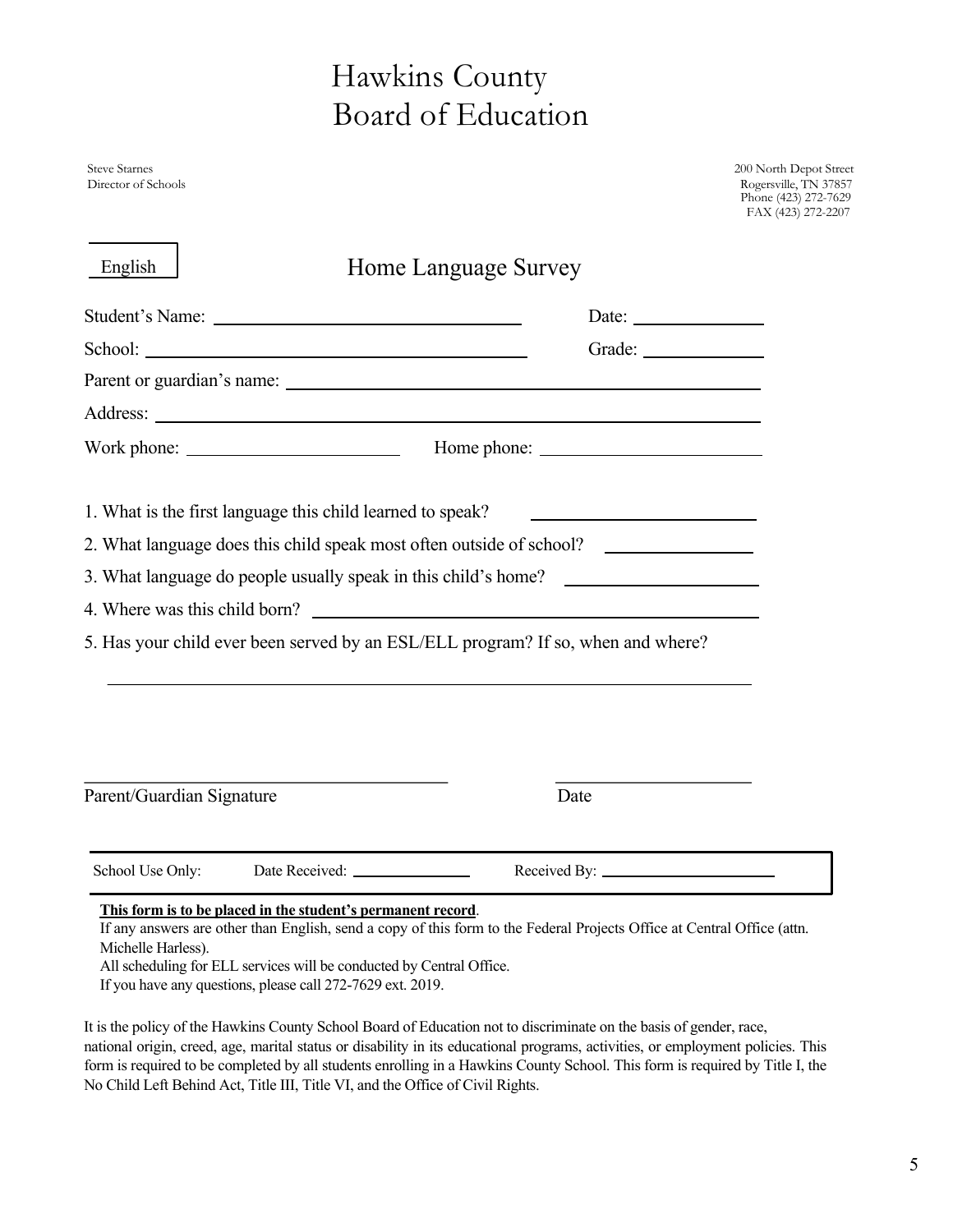## Hawkins County Board of Education

Steve Starnes 200 North Depot Street Director of Schools Rogersville, TN 37857 Phone (423) 272-7629

FAX (423) 272-2207

| Nombre del estudiante:                                                                                                   |                     |
|--------------------------------------------------------------------------------------------------------------------------|---------------------|
|                                                                                                                          | Grado:              |
|                                                                                                                          |                     |
| Dirección:                                                                                                               |                     |
|                                                                                                                          | Teléfono del hogar: |
| 1.¿Cuál fue el primer idioma que el estudiante aprendió a hablar? _______________                                        |                     |
| 2. ¿Cuál es el idioma que más habla este niño fuera de la escuela?                                                       |                     |
| 3. ¿Qué idioma hablan usualmente en el hogar del estudiante? ___________________                                         |                     |
|                                                                                                                          |                     |
| 5. Su niño(a), ha recibido servicios del programa de ESL/ELL? Si                                                         | No                  |
| Cuando y donde?                                                                                                          |                     |
| the control of the control of the control of the control of the control of the control of<br>Firma del padre o encargado | Fecha               |
|                                                                                                                          |                     |

This form is to be placed in the student's permanent record.

If any answers are other than English, send a copy of this form to the Federal Projects Office at Central Office (attn. Michelle Harless).

All scheduling for ELL services will be conducted by Central Office.

If you have any questions, please call 272-7629 ext. 2019.

Notificación de Política Pública del Consejo Escolar Educativo del Condado de Hawkins no discrimina por razón de genero, raza, origen nacional, creencias, edad, estado matrimonial ó impedimento en sus actividades, servicios educativos y oportunidades de empleo.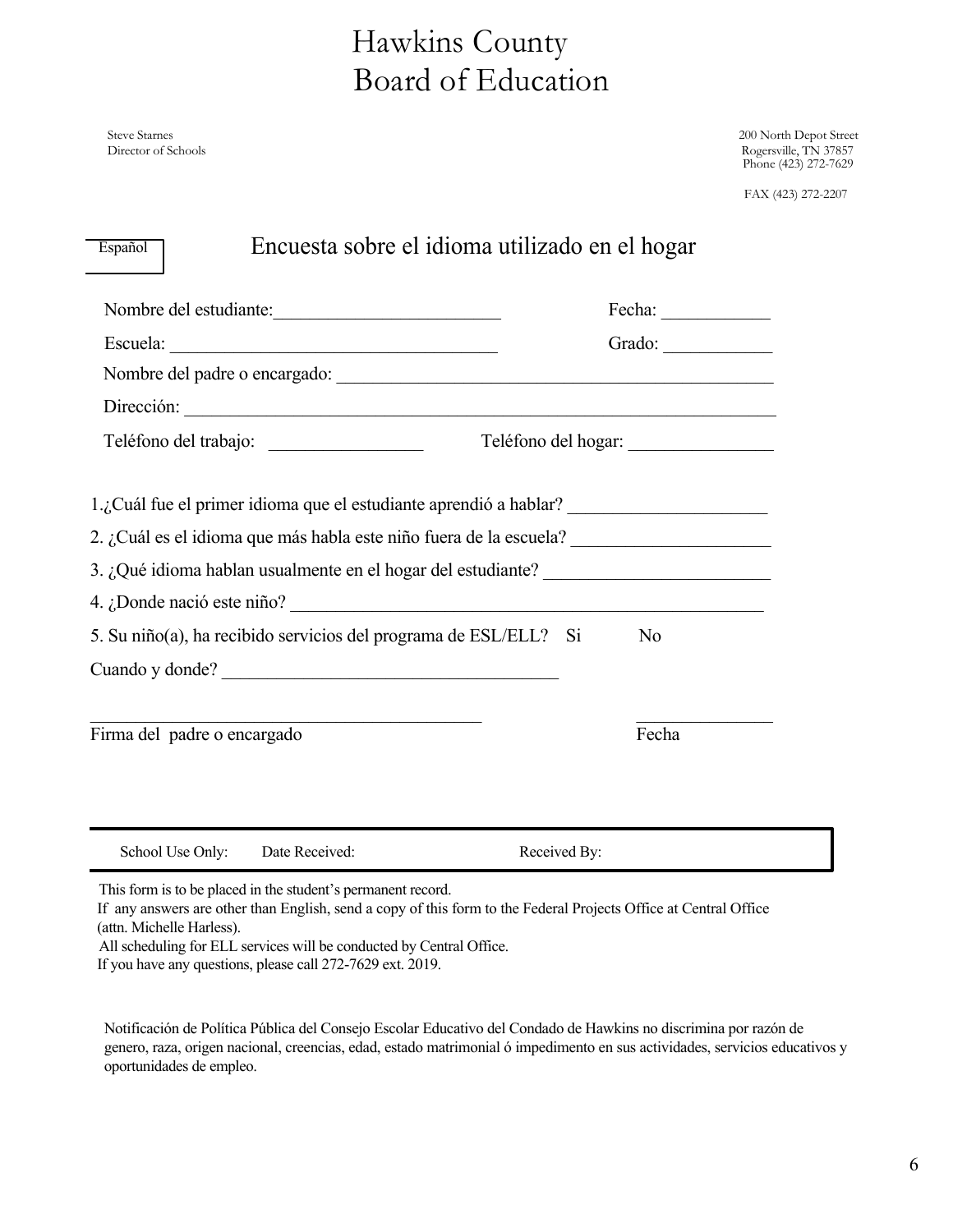# **Tennessee Migrant Education Program – Occupational Survey**

Your child may qualify to receive **free** educational services. Please answer the following questions to help us determine their eligibility. Once completed, return this form to the school.

| <b>STUDENT FIRST NAME:</b> | <b>STUDENT LAST NAME:</b> | DATE:  |
|----------------------------|---------------------------|--------|
|                            |                           |        |
| SCHOOL:                    |                           | GRADE: |
|                            |                           |        |
| PARENT/GUARDIAN NAME:      |                           |        |
|                            |                           |        |

**1) In the past three years, have your children moved to another city, state, and/or country?**

 $\square$  No

- 2) **Do you or anyone in your immediate family currently work or have worked (in the past three years) in any of the following occupations?**
- ☐ Yes ☐ No
	-
- **a. If yes, please circle all that apply:**



**Processing & Packing** (fruit, vegetables, chicken, eggs, pork, beef, etc.)



**Agriculture/Field Work** (planting, picking, and sorting crops; soil preparation; irrigation; fumigation; etc.)



**Dairy/Cattle Raising** (feeding, milking, rounding up, etc.)



**Nursery/Greenhouse** (planting, potting, pruning, watering, etc.)



**Forestry** (soil preparation, planting, growing, cutting trees, etc.)



**Fishing/Fish Processing** (catching, sorting, packing, transporting fish, etc.)

*If you answered "yes" to the questions above, please continue. Otherwise, your form is complete.*

## **3) How long have you been in this county in Tennessee?**

| <b>WEEKS:</b> | MONTHS: | YEARS: |  |
|---------------|---------|--------|--|
|---------------|---------|--------|--|

| HOME ADDRESS:                                                                                        |                   |        |                  |      |
|------------------------------------------------------------------------------------------------------|-------------------|--------|------------------|------|
|                                                                                                      |                   |        |                  |      |
|                                                                                                      |                   |        |                  |      |
|                                                                                                      |                   |        |                  |      |
| CITY:                                                                                                |                   | STATE: |                  | ZIP: |
|                                                                                                      |                   |        |                  |      |
|                                                                                                      |                   |        |                  |      |
| TELEPHONE (WITH AREA CODE):                                                                          |                   |        |                  |      |
|                                                                                                      |                   |        |                  |      |
| For school use only: If questions 1 and 2 are "yes," please send the survey to your district migrant |                   |        |                  |      |
| liaison. If you have questions, call (931) 212-9539 to speak with the Tennessee Migrant Education    |                   |        |                  |      |
|                                                                                                      |                   |        |                  |      |
| Program.                                                                                             |                   |        |                  |      |
|                                                                                                      |                   |        |                  |      |
| <b>School District:</b>                                                                              | Student State ID: |        | Enrollment Date: |      |
|                                                                                                      |                   |        |                  |      |
|                                                                                                      |                   |        |                  |      |
| This project is funded under a Grant Contract with the State of Tennessee<br>April 2017              |                   |        |                  |      |
|                                                                                                      |                   |        |                  |      |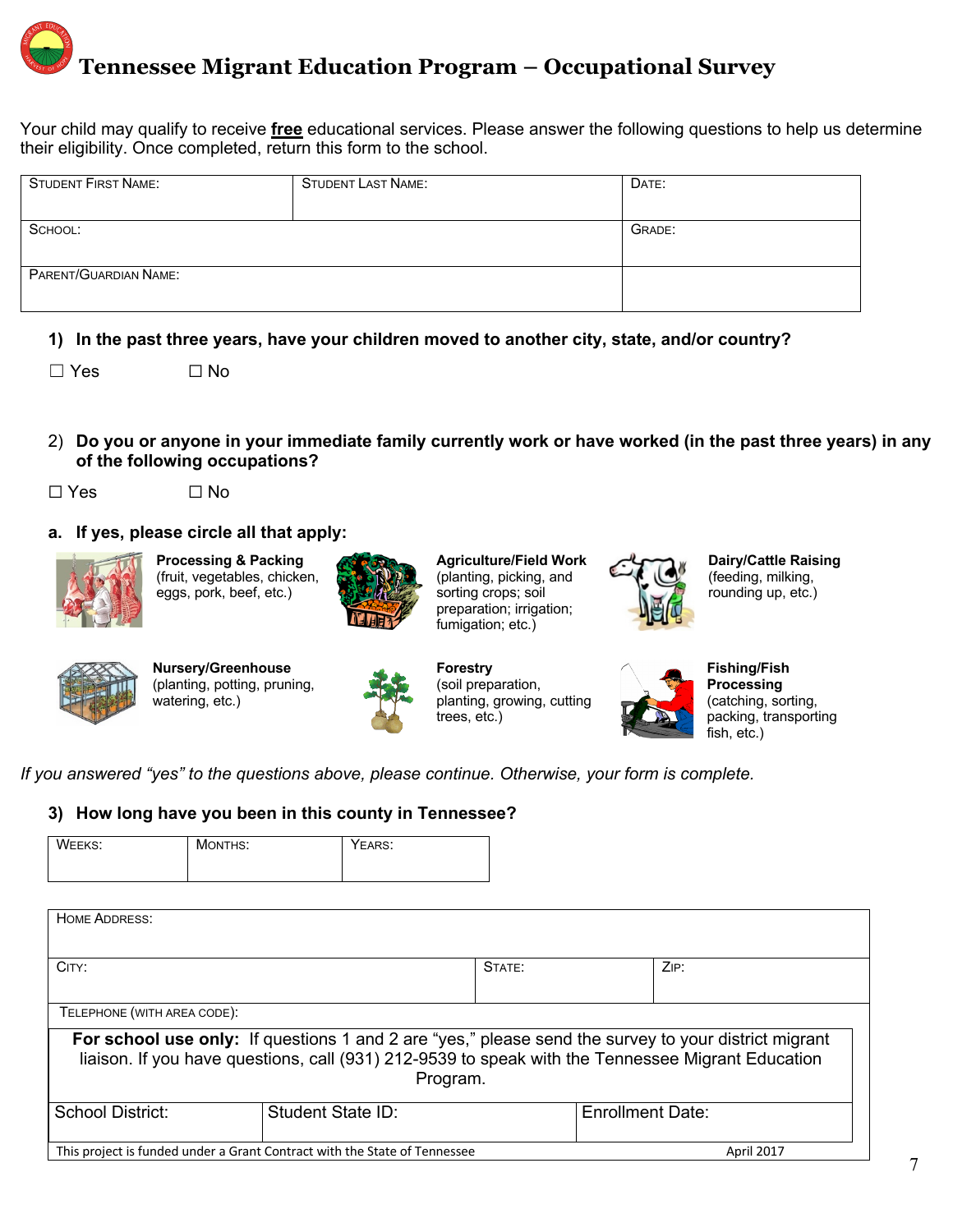

## **Programa de Educación Migrante en Tennessee – Encuesta de Ocupación**

Sus hijos pueden ser elegibles para recibir servicios educativos **GRATUITOS**. Por favor, conteste las siguientes preguntas para determinar si califica y regrese esta encuesta a la escuela.

| <b>NOMBRE:</b>             | APELLIDO: | FECHA:  |
|----------------------------|-----------|---------|
| NOMBRE DEL PADRE/GUARDIAN: | ESCUELA:  | GRADO:: |

- **1. ¿En los últimos 3 años su familia se ha mudado a otra ciudad, condado o estado?** Sí ☐ No☐
- **2. ¿Usted o alguien en su familia trabaja o ha trabajado (en los 3 últimos años) en alguna de las siguientes actividades?** Sí ☐ No☐

☐ **Procesamiento/Empaque de** 

Vegetales y carne de res, pollo, cerdo, etc.

## ☐ **Vivero/ Invernadero**



Sembrar, cultivar, plantar flores, plantas, etc.

(Indique que actividad)

## **alimentos y carnes** ☐ **Trabajo de campo / Agricultura**



Sembrar, plantar, pizcar, cosechar, empacar, sortear (tomates, fresas, algodón) preparación de la tierra, irrigación, fumigación, etc.

#### ☐ **Trabajo Forestal**

Sembrar, plantar, cultivar, cosechar árboles, etc.



## ☐ **Lechería / Ganadería**  Ordeñar, alimentar, acorralar, etc.

#### ☐ **Pesca/ Procesamiento de Pescado**



Sortear, empacar, pescado o mariscos, etc.

*respondió "sí" a las preguntas anteriores, continúe. De lo contrario, su formulario está completo.*

## *3.* **¿Cuánto tiempo lleva en este condado en Tennessee?**

| <b>SEMANAS</b>      | <b>MESES</b> | AÑOS |               |               |                      |
|---------------------|--------------|------|---------------|---------------|----------------------|
|                     |              |      |               |               |                      |
|                     |              |      |               |               |                      |
| <b>DOMICILIO</b>    |              |      | <b>CIUDAD</b> | <b>ESTADO</b> | <b>CODIGO POSTAL</b> |
|                     |              |      |               |               |                      |
| NUMERO DE TELEFONO: |              |      |               |               |                      |

| For school use only: If questions 1 and 2 are "yes," please send the survey to your district migrant liaison.<br>If you have questions, Call (931) 212-9539 to speak with the Tennessee Migrant Education Program. |                   |                         |  |  |  |  |
|--------------------------------------------------------------------------------------------------------------------------------------------------------------------------------------------------------------------|-------------------|-------------------------|--|--|--|--|
| School District:                                                                                                                                                                                                   | Student State ID: | <b>Enrollment Date:</b> |  |  |  |  |